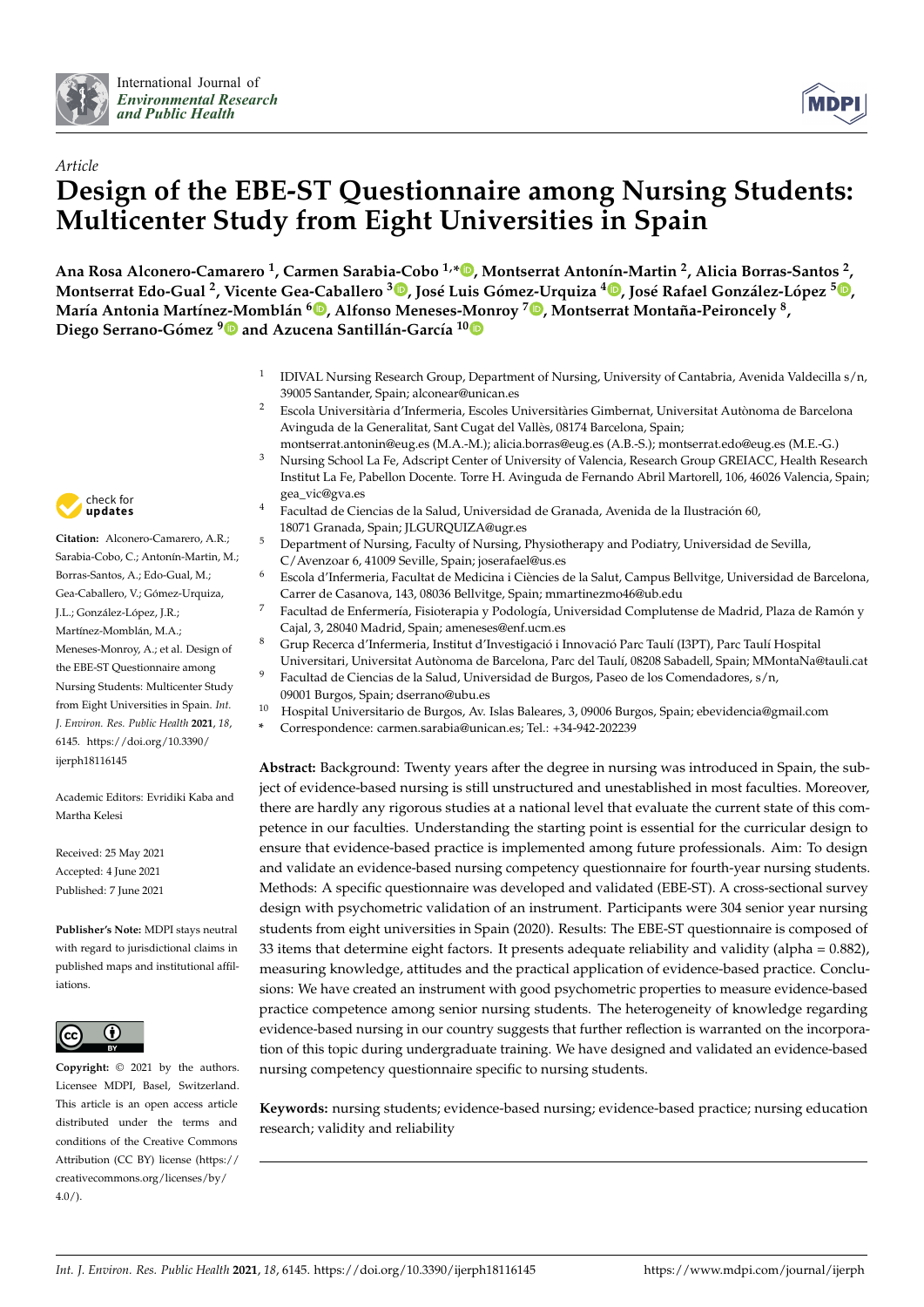#### **1. Introduction**

Florence Nightingale (1850) was the first research nurse to develop empirical knowledge to improve nursing practice. Today, research studies continue to be key for the application of evidence-based practice (EBP) [\[1\]](#page-9-0).

Nursing is an eminently practical profession; therefore, research is basic to develop and improve the knowledge that professionals use to perfect clinical practice. Thanks to research, empirical knowledge can be obtained to improve nursing care, patient health outcomes, and the health system [\[2\]](#page-9-1). Evidence-based practice is developed by integrating the best research evidence in the clinical setting together with the needs and values of patients [\[3\]](#page-9-2). In addition, the International Council of Nurses [\[4\]](#page-9-3) describes EBP as a problemsolving guide for decisions made in clinical practice, involving current solid evidence, clinical experience, holistic assessment, and consideration of patient preferences. The integration of these elements facilitates safe care with positive patient outcomes, optimizes nursing time and reduces healthcare costs [\[3\]](#page-9-2). In addition, professional autonomy and job satisfaction are promoted and potential benefits are obtained for patients and the healthcare system [\[5\]](#page-9-4). For this reason, evidence-based nursing (EBN), which is embedded in EBP, has become a basic knowledge in the planning and implementation of health systems worldwide. As EBN develops, it replaces certain traditional models of health care authority in decision making. Health professionals have an obligation to keep their knowledge up to date so that they can apply it correctly during practice [\[1\]](#page-9-0).

Nurses must not only demonstrate knowledge but also apply research findings such as the implementation of evidence-based protocols and guidelines and display a critical attitude. Without these skills, nurses will have difficulty improving their clinical practice [\[6\]](#page-9-5). However, researchers such as Yoo et al. [\[7\]](#page-9-6) indicate that nurses may not be well educated to apply EBN.

Therefore, the acquisition of competence in EBN is a challenge for students who will become future nurses. In the United States, the United Kingdom, Australia and some European countries, the nursing profession has been highlighted via EBP, and active movements developed by specialized organizations such as the Cochrane and the Joanna Briggs Institute [\[8\]](#page-9-7). In Spain, within the framework of the Reform of the Spanish University System and the European Space for Higher Education, a degree in Nursing has been established. Its objectives include ensuring that undergraduate students acquire knowledge and skills on basic aspects of research methodology (Order CIN/2134/2008) [\[9\]](#page-9-8). In this sense, in some faculties, efforts are being made to incorporate a subject that integrates competency in EBN into the curricula [\[10\]](#page-10-0). However, there are very few publications on the introduction of competency in EBN among nursing students and in each faculty, this is carried out in a different and partial way, normally integrated within other subjects. Furthermore, two more difficulties arise, all of which can be overcome. The first is that faculty members and clinical associate professors may not have sufficient knowledge to teach this type of subject and to support students at health care centers. The second is that students may not be sufficiently involved in the learning of EBP [\[11\]](#page-10-1).

There is a growing literature investigating this subject among undergraduate nursing students [\[12–](#page-10-2)[14\]](#page-10-3) particularly in relation to the tools needed for assessment purposes, which, according to Ruzafa-Martínez et al. [\[10\]](#page-10-0) and Upton et al. [\[15\]](#page-10-4) are clearly insufficient for not being specific for students. These authors present two questionnaires that measure similar factors, although the S-EBPQ by Upton et al. [\[15\]](#page-10-4) has an additional benefit, as it compares knowledge and application of EBP in all levels of practice, including the student, the recent graduate, and the nurse practitioner. These are appropriate but not specific instruments for nursing students. The student is in a formative period and his or her learning of EBE is slightly different from that of a recently graduated professional, who has some basic knowledge and who is expected to apply EBE to his or her clinical practice. The lack of instruments that specifically evaluate the application of EBE in clinical practice and in theoretical classes during the course is necessary to be able to evaluate the student's learning.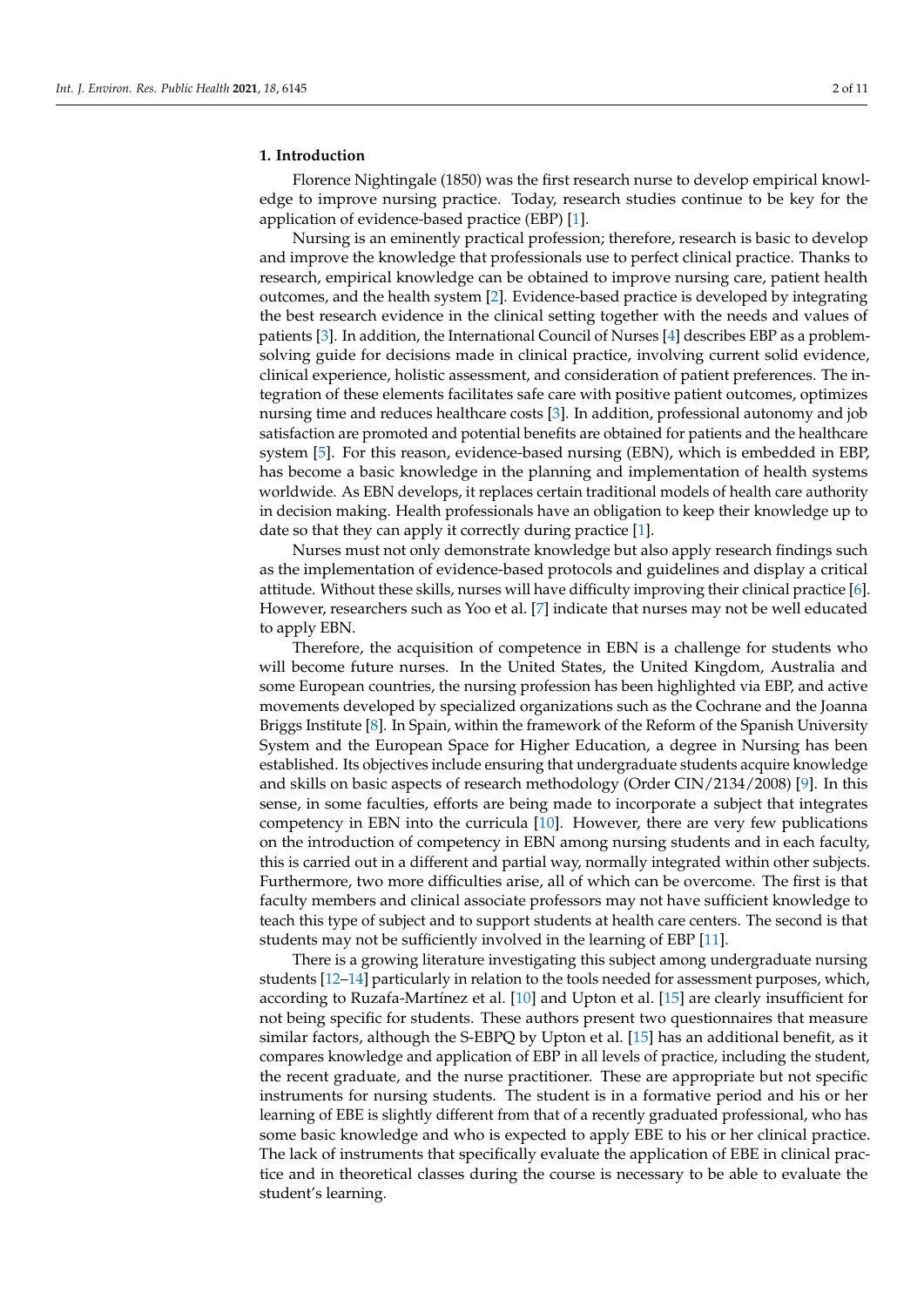Twenty years after the degree in Nursing was introduced in Spain, the subject of EBN is still unstructured and unestablished in most faculties. Moreover, there are hardly any rigorous studies at a national level that evaluate the current state of this competence in our faculties. Understanding the starting point is essential for the curricular design to ensure that evidence-based practice is implemented among future professionals.

The principal aim was to design and validate an evidence-based nursing competency questionnaire for fourth-grade nursing students. The secondary aim was to analyze the EBN competence of students from the participating universities.

# **2. Materials and Methods**

A multi-center cross-sectional design, with psychometric validation of a questionnaire in Spanish. The data were collected from January to April 2020.

#### *2.1. Sample*

Students in the final year of the Nursing Degree from eight universities in Spain. The inclusion criteria were voluntary participation. Sample selection was intentional. For a sample universe of 1217 students, a sample of 266 individuals was sufficient to estimate, with 95% confidence and a margin of error of 5, a representative population mean.

#### *2.2. Variables*

Sociodemographic variables were gathered (age, gender, previous degrees, if currently working).

A specific instrument was created to collect all the characteristics of the study of knowledge and the attitudes of nursing students towards EBN known as the EBE-Student (EBE-ST).

#### *2.3. Instrument*

# 2.3.1. Design of the Questionnaire

The questionnaire was designed in two phases: in the first phase, an extensive literature review was conducted for the selection of items, in the second phase it was submitted to the criteria of a panel of three EBN experts (nursing professors specializing in EBN) for the review of content validity, after which the relevant modifications were carried out. The Delphi Method and the Kendall concordance test were used.

Brainstorming sessions were held in which the selected experts made proposals for the characteristics or attributes that should form part of the questionnaire. This step was carried out twice, giving rise to a series of suggestions and changes, leading to the final questionnaire, consisting of 40 items with a Likert-type response with five levels (totally disagree, disagree, indifferent, agree, totally agree). An initial pilot study was conducted with 20 students who provided suggestions regarding the understanding of the items, time spent, etc. The pilot study led to some major changes in the formulation of the questions, and the final version of the questionnaire, known as the EBE-Student (EBE-ST), was developed with 38 items.

#### 2.3.2. Procedure

The questionnaire was implemented on an online platform, using the online Google Forms tool to create surveys. A cover letter was prepared with the request for students' collaboration, explaining the purpose of the study, a description of the questionnaire (including the number of items and the estimated time required for completing the questionnaire) and information concerning the project's research team, as well as a link to access this information. The anonymity of the responses provided was guaranteed and the results were uploaded into a database for subsequent analysis. The questionnaires were sent out by convenience sampling via a mailing list prior to authorization from the participating centers. Each center was assigned a researcher who was responsible for sending all students the questionnaire based on the mailing list.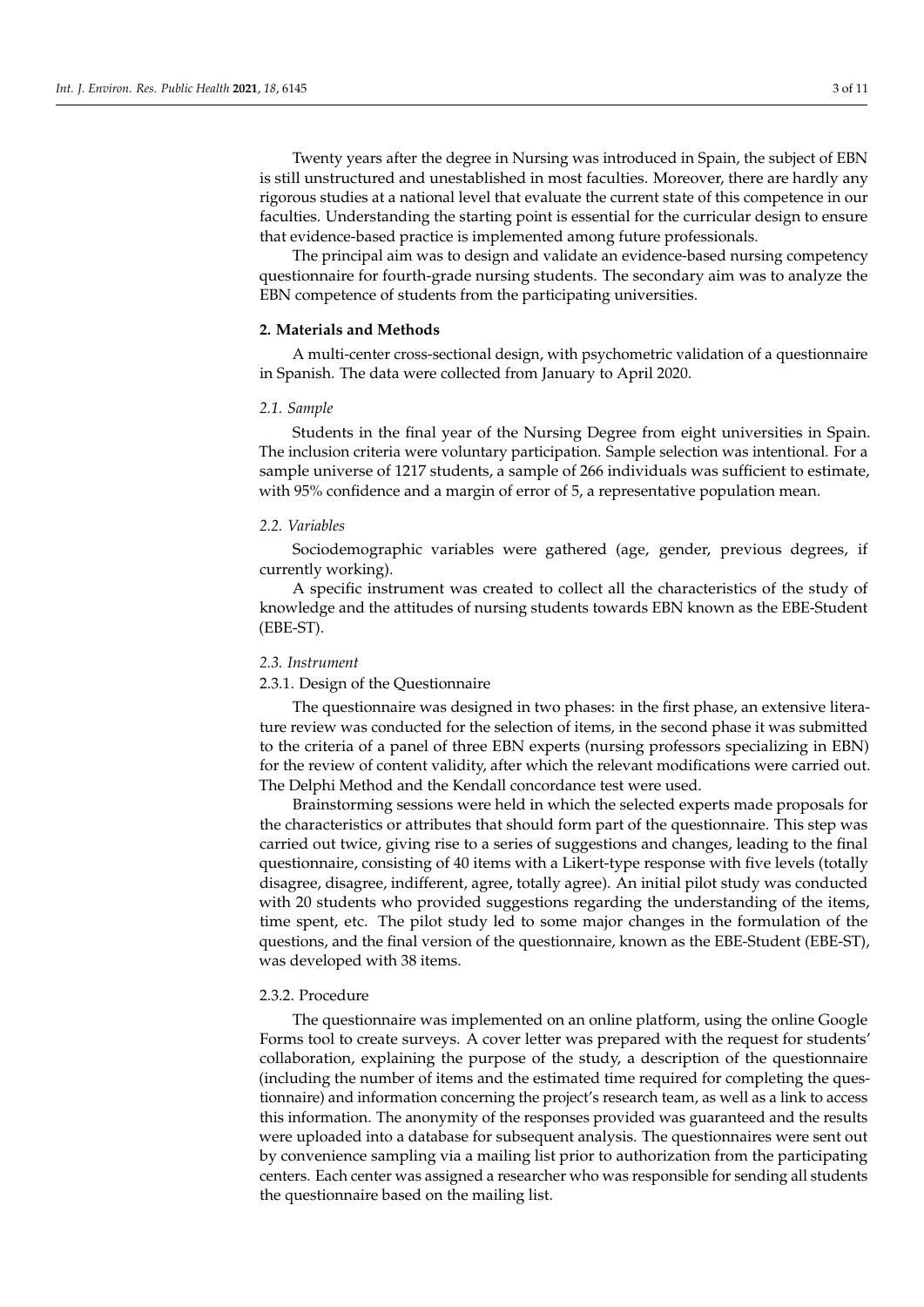# *2.4. Ethical Considerations*

The approval of the Ethics Committee of Projects of the University of Cantabria, Spain, was obtained (CE 10/2019) as well as the authorization of all the participating centers. The students gave their consent after reading the information related to the study, through the link provided by the research professor at each university. The data were anonymous, the participation was voluntary and had no impact whatsoever on the academic training of the students.

# *2.5. Statistical Analysis*

Analysis of the reliability and validity of the questionnaire. The construct validity of this questionnaire was calculated using a factorial analysis by extracting principal components and Varimax rotation with Kaiser. Each variable was included in a single factor, according to its factor load, establishing values of 0.50 as a minimum saturation criterion. The Varimax rotation is assumed to be the most appropriate, since it is expected to discriminate the maximum of factors that form the scale. The Kaiser–Meyer–Olkin sample adequacy (KMO; range 0–1) and Bartlett statistical significance estimators were calculated (if the value obtained is close to one and it is significant  $p < 0.05$ , this indicates that the analysis with reduction of variables is adequate). The reliability of the questionnaire was calculated based on the analysis of internal consistency, for which the Cronbach's Alpha coefficient was used, which should be interpreted as an indicator of the internal consistency of the items, since it is calculated based on the covariance between them. For the descriptive analysis of the sample, the means and standard deviations were calculated for each item, a correlation study (Pearson) was conducted between the sociodemographic variables and the items, and a descriptive study of the total of the questionnaire was made for each participating university. A multifactorial ANOVA was calculated to analyze possible differences between the universities (the university was used as the independent variable). The statistical package IBM SPSS Statistics 22 was used. A bilateral contrast and a 95% confidence level were adopted.

# **3. Results**

# *3.1. Reliability and Validity of the EBE-ST Questionnaire*

A total of 304 questionnaires were collected from a total sample of 1217 students for a response rate of 24%. The mean age of the students was  $24.04$  (SD +/ $-5.95$ ) and 81.3%  $(n = 244)$  were women. Up to 95.3%  $(n = 286)$  did not hold any other degrees and 41%  $(n = 123)$  worked while studying.

# *3.2. Analysis of the Reliability and Validity of the Questionnaire*

Kaiser–Meyer–Olkin sample adequacy estimators  $(KMO = 0.841)$  and Bartlett statistical significance estimators ( $p < 0.001$ ) were calculated. The analysis of communalities indicated that all items were above 0.5, and therefore all questions were accepted as valid for inclusion in the questionnaire. Using the principal components method, 12 principal components or factors were obtained with their own values greater than 1, which explain 65.89% of the total explained variance, a percentage of explanation that meets adequate levels of acceptance. Each item was included in a single factor, according to its factorial load, establishing values of 0.30 as a minimum saturation criterion. The factorial solutions rotated according to VARIMAX, formed a well-defined structure without overlaps. Table [A1](#page-8-0) shows the matrix of rotated components of the 38 items of the scale with their respective factor loadings for each of the 12 factors.

See Table [A1.](#page-8-0) Rotated Component Matrix.

Only one item did not meet the threshold value of 0.3, and therefore it was removed (At break time we have other priorities and we don't bring up the subject of EBN). Two factors only have one item: Factor 8 (In clinical practices, during our break we discuss queries about research and the application of care) and Factor 12 (I have been taught in theory classes that the highest levels of evidence coincide with the highest degrees of recommen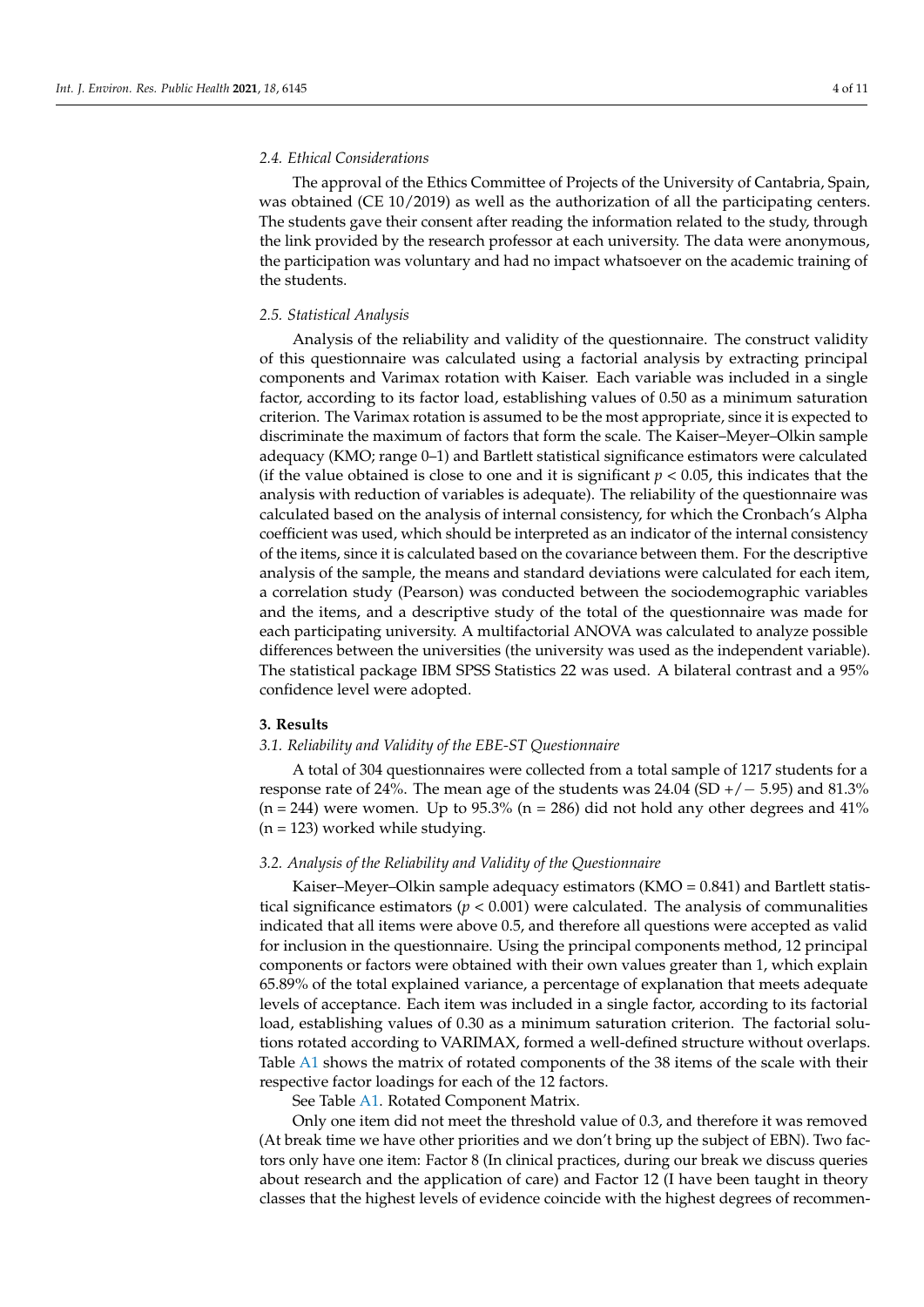dation). The literature suggests that factors are considered well-defined when at least three variables have their highest weight in the same (Kim and Mueller, 1994; Costello and Osborne, 2005), therefore, there is no point discussing a factor formed by only one item: this would mean that this item is not specially related to the other factors, and therefore we decided to remove these items as well. At least two variables are needed to discuss something common. A solid factor would be defined by approximately five items with weights of 0.50 or more in the factor. For this reason, we also decided to discard the factors that had only two items (such as Factors 6 and 7, with two and three items respectively). However, with the item "I consider EBN necessary to perfect my skills", an exception was made, and it was finally kept, as it saturated above 0.3 in Factor 2. In this manner, a questionnaire was chosen with 33 items that saturated in 8 factors, which explain 68.87% of the total variance explained.

To evaluate the internal consistency of this 33-item questionnaire, a Cronbach's alpha value for the questionnaire of 0.882 was obtained. This value was not improved by eliminating any of the items, nor the two items that saturate in a single factor, and therefore they were all maintained. The item-total correlation values ranged from 0.50 to 0.75.

As a result of the validation process, a final questionnaire was obtained consisting of 33 items that determine eight factors that have been identified as:

Factor 1. Searching for the best evidence.

Factor 2. Ability to interpret and use.

- Factor 3. EBN applied to clinical practices.
- Factor 4. Knowledge of EBN during the degree.
- Factor 5. EBN used by professionals.

Factor 6. EBN and profession

- Factor 7. Professional future and performance.
- Factor 8. EBN and clinical practice.

The questionnaire has proven to have a good factorial structure, a good predictive capacity and high internal consistency.

#### *3.3. Descriptive Analysis of the Results*

Table [1](#page-4-0) shows the means and standard deviations, calculated from the Likert scores (from 1 to 5, with an increasing degree of agreement on the item) for each of the 33 items selected for inclusion in the EBE-ST questionnaire, in descending order, with the items with the greatest degree of agreement among students appearing first. No significant correlations were found between the variables age, sex, previous studies or current job and any of the factors of the questionnaire.

<span id="page-4-0"></span>

|                                                                                                                                                               | N   | Mean | <b>SD</b> |
|---------------------------------------------------------------------------------------------------------------------------------------------------------------|-----|------|-----------|
| When I become a graduate nurse, one of my priorities will be to meet the needs and<br>concerns of patients and families.                                      | 298 | 4.66 | 0.66      |
| I consider EBN to be necessary to improve my competencies.                                                                                                    | 300 | 4.46 | 0.72      |
| EBN is central to the evolution of my clinical practices.                                                                                                     | 300 | 4.46 | 0.74      |
| EBN makes me feel more confident in my actions as a student.                                                                                                  | 299 | 4.44 | 0.76      |
| With the consensus of teachers responsible for clinical subjects/practices,<br>evidence-based nursing (EBN) is a tool to assist in decision making.           | 300 | 4.3  | 0.80      |
| In the places where I perform clinical practices, there are guidelines and protocols that<br>help me in my interventions.                                     | 296 | 4.26 | 0.91      |
| I like to be well informed about the evidence in the interventions and care we provide.                                                                       | 297 | 4.23 | 0.91      |
| When students detect an incorrect intervention and discuss the reason with<br>professionals, they often respond by saying "it has always been done this way". | 300 | 4.03 | 1.07      |
| As a student I agree with the professionals when the patient's results do not match up<br>with the expectations.                                              | 295 | 3.98 | 0.97      |
|                                                                                                                                                               |     |      |           |

**Table 1.** Descriptive data of the questionnaire items, mean and standard deviation  $(N = 304)$ .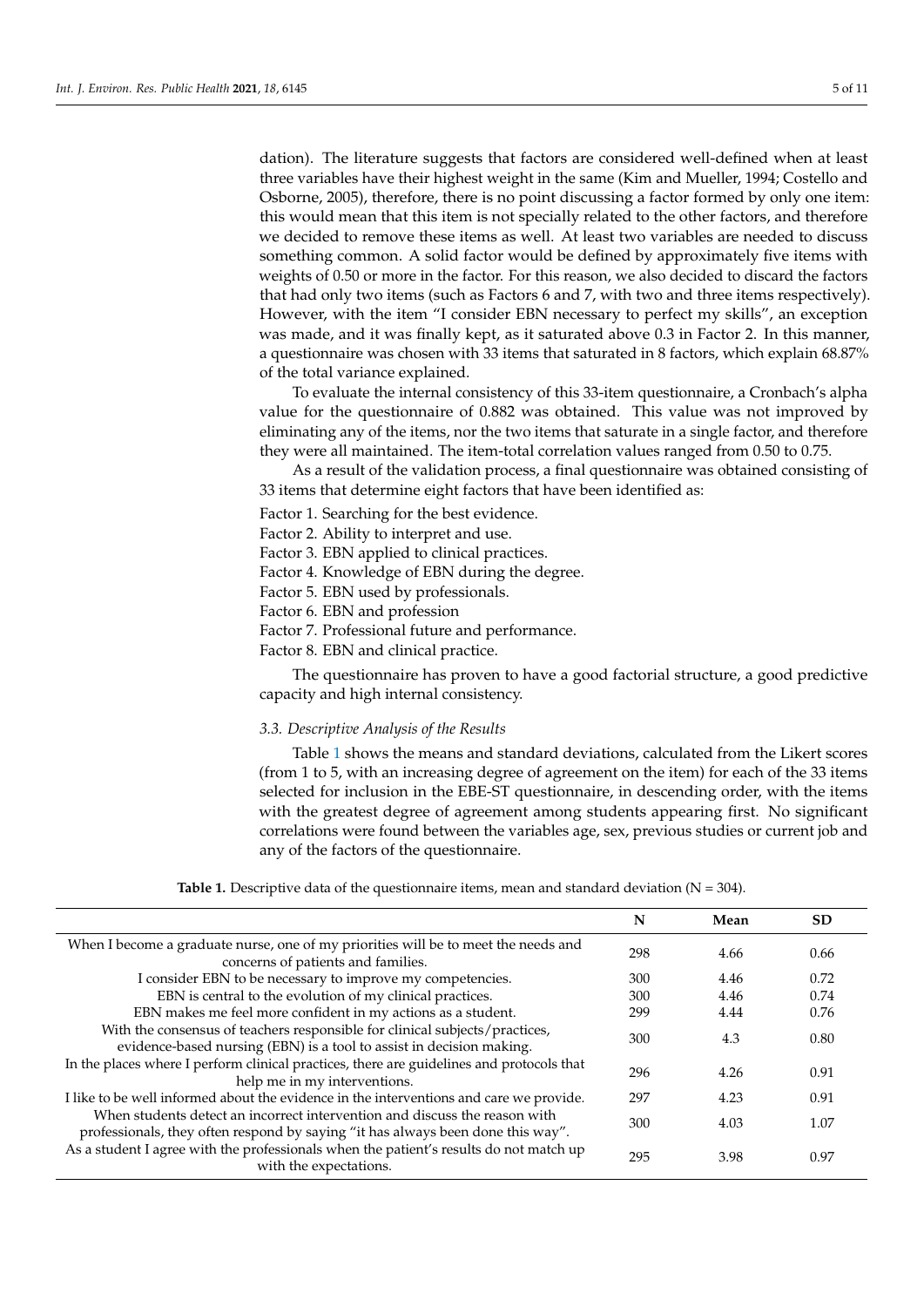|                                                                                                          | N   | Mean | <b>SD</b> |
|----------------------------------------------------------------------------------------------------------|-----|------|-----------|
| When I have any doubts related to what has been seen in clinical practices regarding                     |     |      |           |
| interventions and care, I try to solve them by using protocols, guidelines or                            | 300 | 3.95 | 1.14      |
| scientific articles.                                                                                     |     |      |           |
| Whenever I have questions related to a health problem I consult the clinical                             | 297 | 3.58 | 1.01      |
| practice guidelines.                                                                                     |     |      |           |
| When I read a study I look at the implications for clinical practice.                                    | 297 | 3.57 | 1.07      |
| I get answers to my questions by consulting scientific articles.                                         | 298 | 3.57 | 1.09      |
| I feel capable of searching for quality articles using the methodology explained in<br>the classroom.    | 300 | 3.54 | 1.12      |
| The professional skills of nurses are mainly obtained through lengthy experience.                        | 298 | 3.52 | 0.97      |
| I understand the research methodology used in the studies I read.                                        | 298 | 3.28 | 0.98      |
| During my studies, whether in class or as an intern, we often read scientific articles.                  | 301 | 3.26 | 1.16      |
| During the nursing degree, much is written and spoken about research                                     | 301 | 3.24 |           |
| and development.                                                                                         |     |      | 1.1       |
| I admit that I don't like reading scientific studies.                                                    | 297 | 3.12 | 1.21      |
| In my practices I always observe how professionals base their actions on<br>evidence-based nursing.      | 299 | 3.03 | 1.21      |
| The nursing profession consists mainly of practical work.                                                | 300 | 3.03 | 1.22      |
| To solve my doubts I always search for articles in databases.                                            | 300 | 3.02 | 1.08      |
| We observe that professionals make decisions based on EBN.                                               | 298 | 3    | 1.01      |
| I know how to interpret the statistical results of a paper.                                              | 297 | 2.95 | 1.15      |
| I know the confounding and limiting variables of the studies I read.                                     | 295 | 2.94 | 1.21      |
| I am able to recognize the levels of scientific evidence of studies.                                     | 297 | 2.93 | 1.04      |
| (In previous years) During the degree I have read many scientific articles.                              | 301 | 2.92 | 1.21      |
| In clinical practices, professionals make it easy for me to read scientific articles.                    | 295 | 2.75 | 1.31      |
| During my training in the degree I have received many hours on research.                                 | 300 | 2.72 | 1.14      |
| I have observed that many nurses do not apply evidence-based practice because they                       |     |      |           |
| do not assign importance to the research-based care available, therefore I believe that                  | 295 | 2.72 | 1.29      |
| EBN is an issue.                                                                                         |     |      |           |
| I feel able to evaluate the quality of a scientific article.                                             | 301 | 2.7  | 1.11      |
| Since I know the EBN methodology, whenever I have questions about care, I apply the<br>PICO methodology. | 297 | 2.59 | 1.14      |
| The scientific language of the articles is too complicated for me.                                       | 298 | 2.45 | 0.99      |

**Table 1.** *Cont.*

As displayed in Table [1,](#page-4-0) 15 items scored above 3.5 and 18 items scored below 3. The total score obtained in the questionnaire by each participating university was also analyzed (Table [2\)](#page-5-0). The total score was obtained by adding the score of each item and calculating the mean, and therefore, the higher the score, the greater the competence in EBN. All obtained values were located in the first quartile (the range of the instrument ranges between a minimum of 33 and a maximum of 165, where a higher score indicates more competence in EBN). No statistically significant differences were found among the universities ( $p = 0.08$ ).

<span id="page-5-0"></span>**Table 2.** Score descriptors on the EBE-STUDENT questionnaire for each university \*.

|            |                                   | N  | Mean   | <b>Standard Deviation</b> |
|------------|-----------------------------------|----|--------|---------------------------|
|            | U of Cantabria                    | 21 | 123.11 | 17.11                     |
|            | U of Burgos                       | 25 | 120.70 | 18.77                     |
| University | U of Sevilla                      | 83 | 114.67 | 17.09                     |
|            | U of Granada                      | 40 | 121.03 | 11.46                     |
|            | <b>U</b> Complutense<br>de Madrid | 41 | 119.23 | 12.87                     |
|            | U Barcelona                       | 79 | 114.31 | 15.90                     |
|            | <b>UAB</b> Gimbernat              | 18 | 117.56 | 18.46                     |
|            | U Valencia                        | 37 | 124.39 | 12.05                     |

\* no statistical differences were found between the means.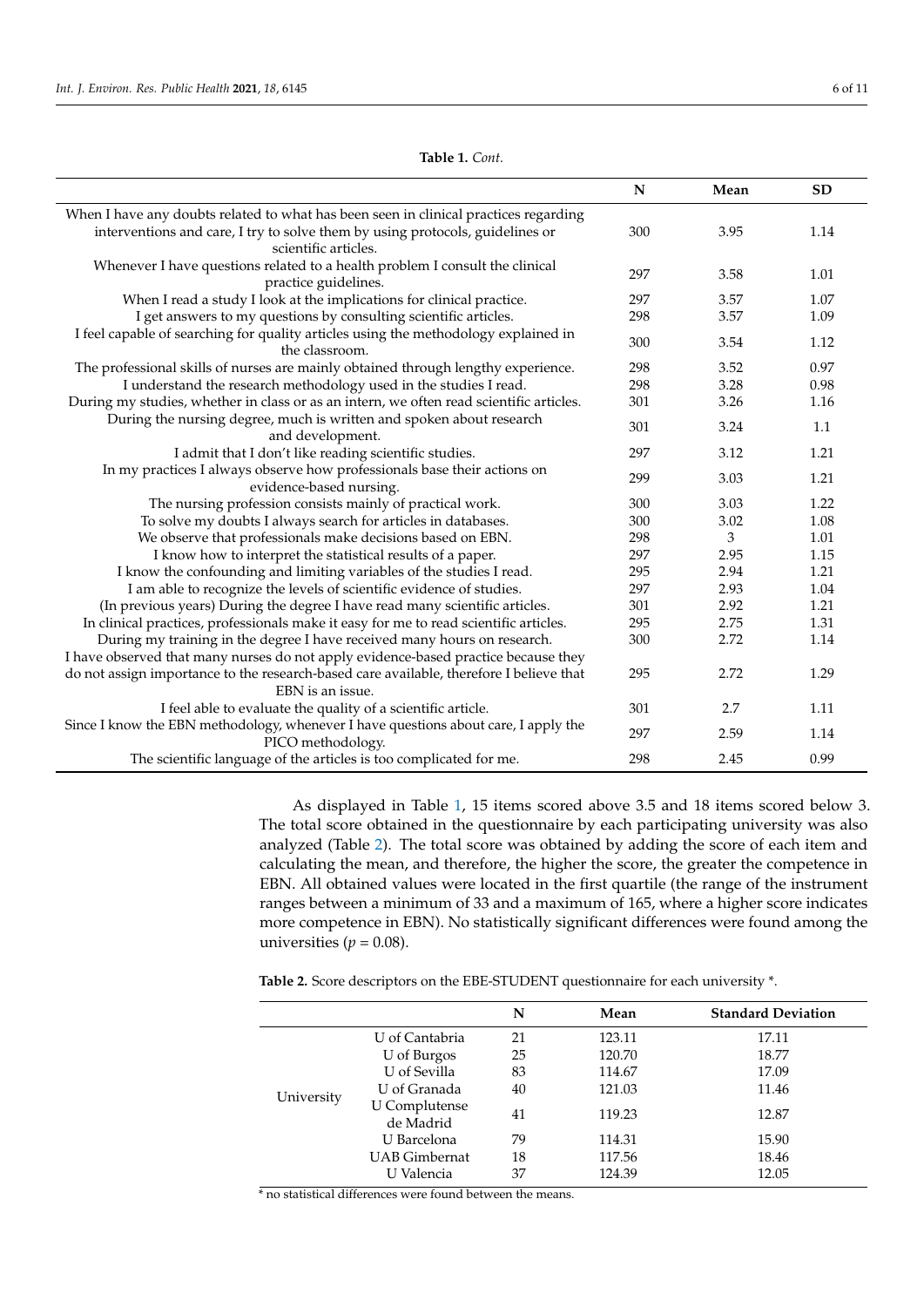# **4. Discussion**

The principal aim of the study was to create an instrument with good psychometric properties for evaluating the competence of EBP among fourth-year nursing students from eight Spanish universities, presenting a first multi-center assessment since the establishment of the degree. The questionnaire is robust in terms of reliability and validity, with eight factors that explore the most outstanding aspects of EBN, according to the literature [\[16\]](#page-10-5), related to attitudes, knowledge and skills in the application of EBN. The sample was homogeneous by university in terms of the total results of the questionnaire, which has allowed to have a sample, that is suited for measuring the psychometric properties of the instrument, which favors its use among senior nursing students in Spain.

As for the results concerning the students' score obtained on the questionnaire, it is interesting to note the dichotomy found between the positive attitude referred to by students in their final year of study and their lack of knowledge, scoring less on the items specifically evaluating knowledge. This may be partly justified by the heterogeneity of the sample, since each faculty allocates an unequal number of hours to different EBN subjects and to research, which is consistent with similar studies carried out elsewhere [\[13,](#page-10-6)[17\]](#page-10-7). The positive attitude shown by these students is noteworthy and suggests that they will apply EBP in their professional practice, which is a valuable finding in itself. However, the data from our study show that students have shortcomings in terms of their overall use of scientific literature and their ability to measure the quality of research, both of which are considered basic for the proper application of the EBP. These results coincide with a recent meta-analysis [\[16\]](#page-10-5). Our results suggest that the EBE-ST questionnaire is an interesting strategy to analyze the knowledge and attitudes that the student refers to possess, however, it would be interesting to compare this with the practical reality of the student's behavior. To do so, it would be necessary to collect evidence of this knowledge and attitudes in a more applied or practical manner, such as through the resolution of a clinical case with scientific evidence or the evaluation of clinical practices through the application of competencies based on EBN on behalf of students. It is important to remember that behavior requires prior knowledge and attitudes as a modulator of learning [\[18\]](#page-10-8).

Clinical learning environments are an ideal place to apply EBN and see students in action since it is known that learning through modeling is one of the most powerful methods of acquiring attitudes and behaviors [\[19](#page-10-9)[,20\]](#page-10-10). Even so, teachers and nurse educators cannot assume that students arrive prepared to apply EBN knowledge and skills in clinical practice. On the other hand, it is worth mentioning that the participants in our study, at the time of answering the questionnaire, had already performed about 70% of their clinical practices, which makes us think that they were able to perceive the application of EBN in the healthcare environment. The low scores on some items, both knowledge and attitudes, can be justified, in part by the insufficient use of EBN among nurses in their regular practice, as highlighted by a recent study in the USA with 2344 nurses from 19 hospitals or healthcare systems who completed a survey [\[21\]](#page-10-11). Similar results are found in other countries such as China [\[22\]](#page-10-12). A recent systematic review suggests that to truly improve nurses' application of EBP, objective measurements should be used as the standard when testing interventions aimed at advancing the knowledge, skills, and capacity of EBP [\[23\]](#page-10-13).

Therefore, it seems clear that further development and involvement of clinical nurses are required to enable students to develop a clear understanding of how to carry these skills forward into their future careers [\[10,](#page-10-0)[12\]](#page-10-2).

The results of the present study can contribute to expand the nomological network and the theoretical framework of the EBN construction, although always with the caution of the limitations of a cross-sectional design. However, the EBE\_ST is a specific instrument for nursing students, which is one of the strengths of this study. Other available instruments are very complete in terms of domain structure, although they only include the measurement of the use of EBN and do not measure the workplace context or clinical practice environment [\[24\]](#page-10-14); or they are limited to the identification of barriers and/or facilitators for the transfer of scientific research results into practice [\[25\]](#page-10-15). The HS-EBP instrument [\[26\]](#page-10-16)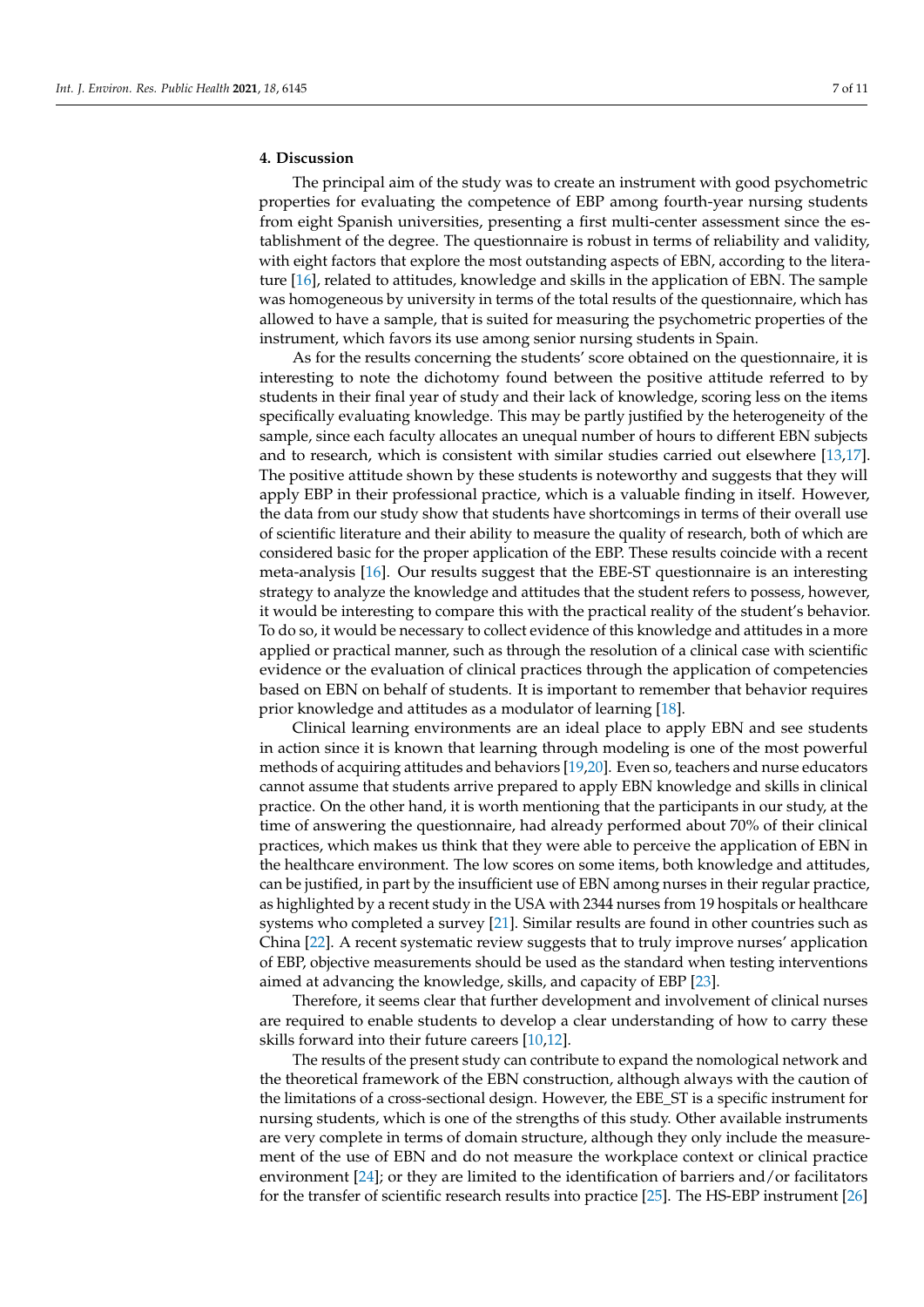overcomes these limitations, however, it is geared toward registered nurses, not students. Regarding the instruments directed at students, there are those that measure the factors that influence the internalization and implementation of EBN, such as the S-EBPQ questionnaire, which measures practice, attitude toward EBN, and knowledge and skills about this subject [\[27\]](#page-10-17) or the EBP-COQ, which uses three subscales to measure the attitude toward EBN, skills, and knowledge [\[10](#page-10-0)[,28\]](#page-10-18). The difference in the case of the EBE\_ST is in the orientation of what it measures, since EBE\_ST organizes the data through the phases of EBN, which can favor the orientation of the teaching to the nursing students, identifying the areas that deserve more attention or in-depth knowledge. Another striking point is that previous studies evaluated students from all years, whereas, in our study, only fourth-year students were evaluated, which is more realistic because that is when you can best evaluate the acquisition of theoretical and practical knowledge throughout the entire degree.

#### *Study Limitations*

There are a number of limitations related to the cross-sectional design and the sample; a convenience sample was used and therefore, the results may not be generalizable to all nursing students in Spain. The response rate from the final-year nursing students was rather low. We could consider this study as a pilot study of a useful instrument for use in more focused and hypothesis-testing studies. Another limitation was there are questionnaires that have assessed EBP in nursing students, but they are not specific to students, so this was not carried out concurrent validity with those instruments. However, this may be a limitation to this study. There is also the possibility that the students who are less motivated regarding EBP may have chosen not to respond to the questionnaire. Another aspect is related to the use of a self-administered questionnaire. The knowledge of EBP has not been evaluated directly, therefore. an overestimation of the responses is possible. However, the use of this type of design is very common and allows the comparison of the results with other similar observational studies [\[15\]](#page-10-4).

Wider samples that include students from other countries are required, as the EBP is widely used as a basis for quality of care. It would also be interesting to conduct a longitudinal study of these students when they are practicing as professionals, in order to evaluate whether their own professional practice has in any way modified the attitudes and knowledge towards EBN they had as students. Future studies should also test models to determine which variables have the greatest influence on the competence of EBN. In addition, there is a need to investigate the application of EBN, i.e., how to most effectively integrate research, the student's own experience, and patients' preferences, values and capacities.

#### **5. Conclusions**

An instrument with good psychometric properties has been created to measure the EBN competence of fourth-year nursing students from eight Spanish universities, providing a first multi-center assessment since the establishment of the nursing degree. Nursing students present a level of EBP competencies that can be improved upon, although no significant differences in knowledge was found between different universities.

A replicable tool has been designed within a national context and may be applicable for use with online students in Spain and other countries.

This is a simple tool which evaluates both attitudes and knowledge on the application of EBN by nursing students, both during their theoretical training and in their clinical practices.

Considering the fact that in Spain there is no clearly established subject or training in EBN during nursing studies, it seems interesting to carry out a deep reflection on the curricular incorporation of EBN in nursing degree education.

**Author Contributions:** Conceptualization, A.R.A.-C.; A.S.-G. and C.S.-C.; methodology, A.R.A.-C.; A.S.-G. and C.S.-C.; formal analysis C.S.-C.; data curation, J.R.G.-L.; and C.S.-C.; writing—original draft preparation, A.R.A.-C.; A.S.-G. and C.S.-C.; writing—review and editing, All authors. All authors have read and agreed to the published version of the manuscript.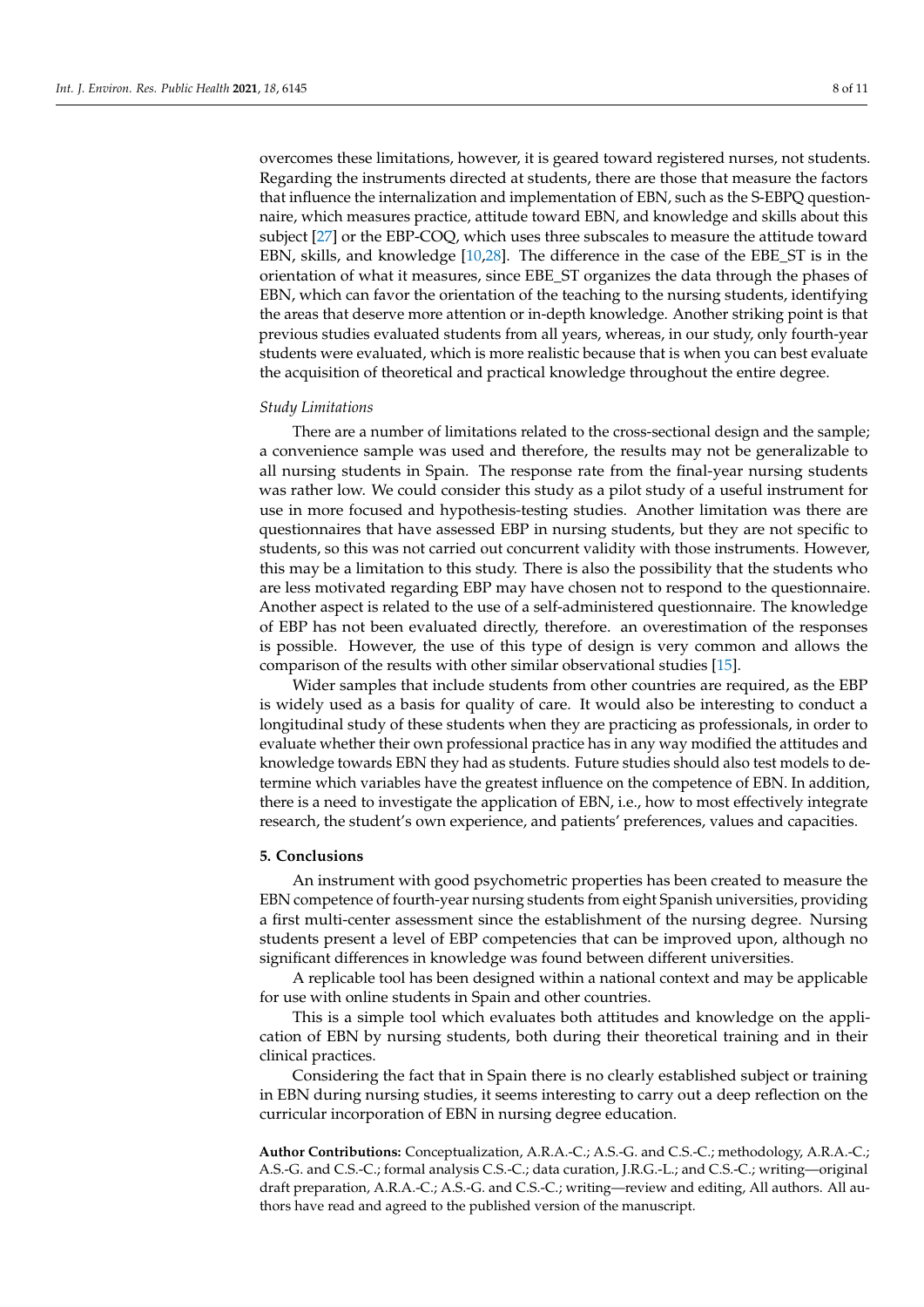**Funding:** This research received no external funding.

**Institutional Review Board Statement:** The approval of the Ethics Committee of Projects of the University of XX was obtained (CE 10/2019) as well as the authorization of all the participating centers.

**Informed Consent Statement:** Informed consent was obtained from all subjects involved in the study.

**Data Availability Statement:** No appliable.

**Acknowledgments:** The authors would like to thank all the participants who took part in this study. **Conflicts of Interest:** The authors declare no conflict of interest.

# **Appendix A**

# **Table A1.** Rotated Component Matrix (In bold type the items that saturate in each factor.)

<span id="page-8-0"></span>

|                                                                                                                                                                                                            | Factor       |                |         |         |         |         |                |         |         |         |         |         |
|------------------------------------------------------------------------------------------------------------------------------------------------------------------------------------------------------------|--------------|----------------|---------|---------|---------|---------|----------------|---------|---------|---------|---------|---------|
|                                                                                                                                                                                                            | $\mathbf{1}$ | $\overline{2}$ | 3       | 4       | 5       | 6       | $\overline{7}$ | 8       | 9       | 10      | 11      | 12      |
| When I have doubts related to what has been seen<br>in clinical practices with regard to interventions<br>and care. I try to resolve them by resorting to<br>protocols. guidelines or scientific articles. | 0.764        | $-0.02$        | 0.061   | 0.051   | 0.155   | 0.011   | $-0.10$        | 0.108   | 0.086   | $-0.09$ | 0.221   | 0.054   |
| Whenever I have questions related to a health<br>problem I consult the clinical practice guidelines.                                                                                                       | 0.741        | 0.003          | 0.073   | $-0.05$ | 0.126   | 0.076   | 0.001          | $-0.02$ | 0.154   | $-0.00$ | 0.043   | 0.198   |
| To address my queries I always search for articles<br>in databases.                                                                                                                                        | 0.723        | 0.349          | 0.114   | 0.222   | 0.041   | 0.085   | $-0.03$        | 0.005   | $-0.02$ | 0.037   | 0.058   | $-0.09$ |
| I get answers to my questions by consulting<br>scientific articles.                                                                                                                                        | 0.647        | 0.393          | 0.173   | 0.184   | 0.066   | 0.092   | 0.035          | 0.056   | 0.056   | 0.078   | $-0.00$ | $-0.06$ |
| I like to be well informed about the evidence<br>surrounding the interventions and care<br>we perform.                                                                                                     | 0.613        | 0.011          | 0.435   | 0.059   | 0.089   | $-0.01$ | $-0.04$        | 0.06    | 0.184   | $-0.00$ | 0.116   | 0.129   |
| I know how to interpret the statistical results in<br>an article.                                                                                                                                          | 0.123        | 0.752          | 0.011   | 0.02    | 0.038   | 0.072   | 0.063          | 0.028   | 0.003   | $-0.01$ | 0.176   | 0.012   |
| I know the confounding and limiting variables of<br>the studies I read.                                                                                                                                    | $-0.01$      | 0.74           | $-0.06$ | 0.128   | 0.056   | 0.097   | $-0.00$        | 0.052   | 0.143   | $-0.04$ | $-0.01$ | 0.018   |
| I understand the research methodology used in the<br>studies I read.                                                                                                                                       | 0.12         | 0.732          | 0.038   | $-0.05$ | 0.066   | 0.061   | 0.251          | 0.147   | $-0.04$ | $-0.05$ | 0.03    | 0.074   |
| I feel able to evaluate the quality of a<br>scientific article.                                                                                                                                            | 0.1          | 0.569          | 0.038   | 0.342   | 0.165   | 0.033   | $-0.16$        | 0.138   | 0.039   | 0.059   | $-0.03$ | 0.249   |
| I am able to recognize the levels of scientific<br>evidence of the studies.                                                                                                                                | 0.256        | 0.544          | $-0.09$ | 0.189   | 0.041   | 0.207   | $-0.14$        | 0.019   | 0.018   | 0.024   | 0.038   | 0.391   |
| I feel capable of searching for quality articles based<br>on the methodology explained in the classroom.                                                                                                   | 0.276        | 0.524          | 0.199   | 0.353   | 0.069   | 0.212   | 0.132          | $-0.10$ | 0.065   | $-0.06$ | $-0.14$ | $-0.05$ |
| When I read a study I look at the implications for<br>clinical practice.                                                                                                                                   | 0.333        | 0.461          | 0.171   | $-0.07$ | $-0.10$ | 0.044   | 0.099          | 0.078   | 0.177   | 0.043   | $-0.02$ | 0.395   |
| With the consensus of teachers responsible for<br>clinical subjects/practices. evidence-based nursing<br>(EBN) is a tool to assist in decision making.                                                     | 0.106        | 0.065          | 0.777   | 0.145   | 0.178   | 0.024   | $-0.01$        | 0.1     | 0.041   | $-0.03$ | 0.056   | $-0.02$ |
| EBN makes me feel more confident in my actions<br>as a student.                                                                                                                                            | 0.221        | $-0.00$        | 0.753   | 0.066   | $-0.04$ | 0.029   | $-0.08$        | $-0.01$ | 0.001   | $-0.06$ | 0.154   | 0.152   |
| Evidence-Based Nursing (EBN) is central to the<br>evolution of my clinical practices.                                                                                                                      | 0.119        | $-0.04$        | 0.669   | 0.287   | 0.041   | 0.108   | $-0.04$        | 0.02    | 0.188   | $-0.09$ | 0.185   | $-0.02$ |
| During my degree training I have been taught<br>many hours of research.                                                                                                                                    | 0.068        | 0.122          | 0.156   | 0.786   | 0.131   | $-0.02$ | 0.084          | 0.053   | $-0.01$ | $-0.00$ | $-0.01$ | 0.199   |
| During my studies. whether in class or as during<br>placements. we often read scientific articles.                                                                                                         | 0.346        | 0.272          | 0.245   | 0.629   | 0.158   | 0.021   | $-0.00$        | 0.219   | 0.004   | 0.029   | 0.016   | 0.028   |
| (In previous courses)<br>During the degree training I have read many<br>scientific articles.                                                                                                               | 0.529        | 0.181          | 0.141   | 0.53    | $-0.10$ | 0.136   | $-0.08$        | 0.105   | 0.031   | $-0.05$ | 0.122   | $-0.08$ |
| During the nursing degree. much is written and<br>spoken about research and development.                                                                                                                   | 0.134        | 0.204          | 0.294   | 0.409   | 0.313   | $-0.28$ | 0.024          | 0.01    | $-0.02$ | 0.191   | $-0.01$ | 0.316   |
| We observe that professionals make decisions<br>based on EBN.                                                                                                                                              | 0.117        | 0.05           | 0.113   | 0.007   | 0.814   | 0.064   | 0.099          | $-0.02$ | 0.029   | $-0.11$ | 0.081   | 0.254   |
| In my nursing placements I always observe how<br>professionals base their actions on<br>evidence-based nursing.                                                                                            | 0.157        | 0.095          | 0.054   | 0.26    | 0.644   | $-0.09$ | 0.05           | 0.145   | 0.269   | 0.029   | 0.289   | $-0.05$ |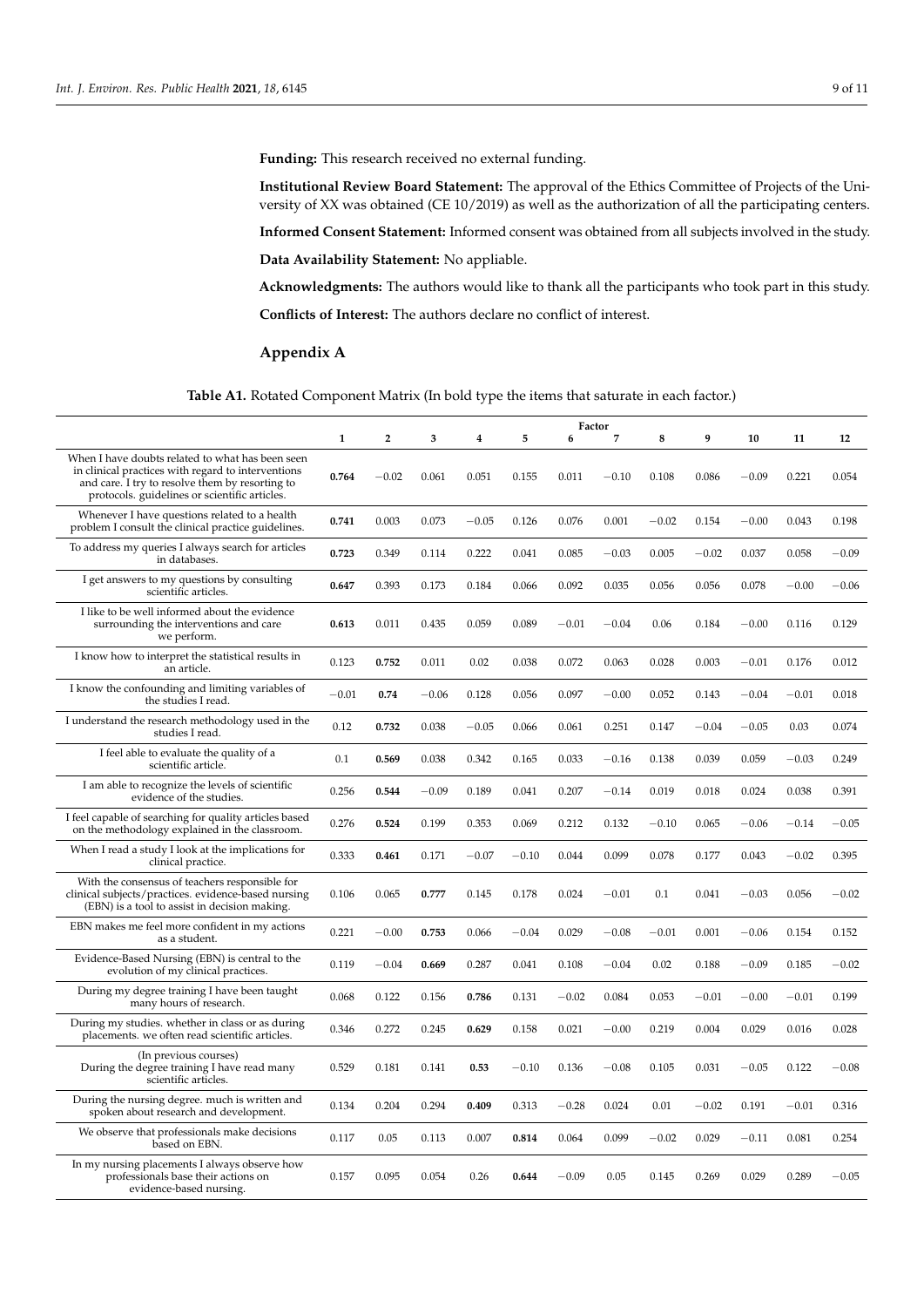|                                                                                                                                                                                                         | Factor       |                |         |         |         |         |         |         |         |         |              |         |
|---------------------------------------------------------------------------------------------------------------------------------------------------------------------------------------------------------|--------------|----------------|---------|---------|---------|---------|---------|---------|---------|---------|--------------|---------|
|                                                                                                                                                                                                         | $\mathbf{1}$ | $\overline{2}$ | 3       | 4       | 5       | 6       | 7       | 8       | 9       | 10      | 11           | 12      |
| In clinical practices. professionals assist me with<br>the reading of scientific articles                                                                                                               | 0.228        | 0.284          | 0.132   | 0.122   | 0.568   | 0.212   | $-0.03$ | 0.151   | 0.088   | 0.074   | $-0.08$      | $-0.09$ |
| I read scientific literature in English quite fluently.                                                                                                                                                 | 0.117        | 0.18           | 0.114   | $-0.00$ | 0.01    | 0.847   | $-0.00$ | 0.063   | 0.091   | $-0.07$ | $-0.02$      | 0.105   |
| I am able to write scientific literature in English<br>with fluency.                                                                                                                                    | 0.116        | 0.212          | $-0.03$ | 0.028   | 0.069   | 0.81    | $-0.04$ | 0.129   | $-0.01$ | 0.079   | 0.021        | 0.047   |
| The professional skills of nurses are mainly<br>obtained through lengthy experience.                                                                                                                    | $-0.02$      | 0.026          | $-0.08$ | $-0.03$ | 0.116   | $-0.09$ | 0.8     | $-0.03$ | 0.072   | $-0.00$ | $\mathbf{0}$ | $-0.01$ |
| The nursing profession consists mainly of<br>practical work.                                                                                                                                            | 0.028        | 0.222          | $-0.00$ | 0.086   | $-0.02$ | 0.007   | 0.722   | $-0.03$ | $-0.08$ | $-0.01$ | $-0.04$      | $-0.03$ |
| I admit that I don't like reading scientific studies.                                                                                                                                                   | $-0.22$      | $-0.21$        | $-0.15$ | $-0.02$ | $-0.14$ | 0.209   | 0.435   | $-0.07$ | $-0.22$ | 0.269   | $-0.06$      | 0.124   |
| In clinical practices. during our break we discuss<br>queries about research and the application of care.                                                                                               | 0.152        | 0.136          | 0.035   | 0.189   | 0.137   | 0.152   | 0.052   | 0.798   | 0.134   | 0.039   | 0.045        | 0.04    |
| When I become a graduate nurse. one of my<br>priorities will be to meet the needs and concerns of<br>patients and families.                                                                             | 0.239        | $-0.03$        | 0.036   | 0.07    | $-0.14$ | $-0.02$ | $-0.11$ | 0.023   | 0.741   | $-0.26$ | 0.134        | 0.18    |
| As a student I agree with the professionals when<br>the patient's outcomes are different to what<br>is expected.                                                                                        | 0.032        | 0.167          | 0.139   | $-0.05$ | 0.186   | 0.06    | $-0.08$ | 0.069   | 0.696   | 0.14    | 0.012        | 0.079   |
| In the places where I perform clinical practices<br>there are guidelines and protocols that help me<br>with my interventions.                                                                           | 0.133        | 0.098          | 0.06    | 0.027   | 0.359   | 0.113   | 0.261   | $-0.15$ | 0.574   | $-0.03$ | $-0.11$      | $-0.12$ |
| I have observed that many nurses do not apply<br>evidence-based practice because they do not assign<br>importance to the research-based care available.<br>which is why I believe that EBN is an issue. | 0.024        | $-0.08$        | $-0.18$ | 0.02    | $-0.01$ | $-0.03$ | $-0.07$ | $-0.13$ | $-0.09$ | 0.682   | $-0.14$      | $-0.04$ |
| When, as students we detect an incorrect<br>intervention and discuss the reason with<br>professionals. they often respond by saying "it has<br>always been done this way".                              | 0.076        | 0.078          | 0.089   | $-0.02$ | $-0.45$ | 0.143   | 0.195   | $-0.04$ | 0.099   | 0.587   | 0.188        | $-0.15$ |
| The scientific language of the articles is too<br>complicated for me.                                                                                                                                   | $-0.20$      | $-0.19$        | $-0.15$ | 0.047   | 0.196   | $-0.09$ | 0.31    | 0.142   | 0.003   | 0.428   | 0.266        | 0.241   |
| Since I know the EBN methodology. whenever I<br>have questions about care. I apply the PICO<br>methodology.                                                                                             | 0.267        | 0.241          | $-0.03$ | 0.252   | 0.194   | $-0.08$ | $-0.09$ | 0.219   | 0.133   | 0.362   | 0.256        | 0.042   |
| A course on EBN would be interesting. but it<br>should be very practical.                                                                                                                               | 0.151        | 0.12           | 0.246   | 0.004   | 0.063   | 0.011   | $-0.04$ | 0.006   | 0.022   | 0.024   | 0.771        | 0.051   |
| I consider EBN to be necessary to improve<br>my competencies.                                                                                                                                           | 0.394        | 0.02           | 0.45    | 0.025   | 0.072   | $-0.00$ | $-0.00$ | 0.063   | 0.026   | $-0.10$ | 0.539        | 0.02    |
| I have been taught in theory classes that the<br>highest levels of evidence coincide with the highest<br>degrees of recommendation.                                                                     | 0.072        | 0.168          | 0.11    | 0.16    | 0.136   | 0.122   | $-0.01$ | $-0.04$ | 0.086   | $-0.07$ | 0.058        | 0.683   |

**Table A1.** *Cont.*

# **References**

- <span id="page-9-0"></span>1. Mackey, A.; Bassendowski, S. The history of evidence-based practice in nursing education and practice. *J. Prof. Nurs.* **2017**, *33*, 51–55. [\[CrossRef\]](http://doi.org/10.1016/j.profnurs.2016.05.009)
- <span id="page-9-1"></span>2. Saunders, H.; Gallagher-Ford, L.; Kvist, T.; Vehviläinen-Julkunen, K. Practicing healthcare professionals' evidence-based practice competencies: An overview of systematic reviews. *Worldviews Evid. Based Nurs.* **2019**, *16*, 176–185. [\[CrossRef\]](http://doi.org/10.1111/wvn.12363) [\[PubMed\]](http://www.ncbi.nlm.nih.gov/pubmed/31074582)
- <span id="page-9-2"></span>3. LoBiondo-Wood, G.; Haber, J. *Nursing Research-e-Book: Methods and Critical Appraisal for Evidence-Based Practice*, 9th ed.; Elsevier Health Sciences 2017; Missouri, S.L., Ed.; Elsevier: Amsterdam, The Netherlands, 2017; pp. 5–22.
- <span id="page-9-3"></span>4. International Council of Nurses. *Closing the Gap: From Evidence to Action*; International Council of Nurses(ICN): Geneva, Switzerland, 2012.
- <span id="page-9-4"></span>5. Kim, S.S.; Kim, E.J.; Lim, J.Y.; Kim, G.M.; Baek, H.C. Korean nursing students' acquisition of evidence-based practice and critical thinking skills. *J. Nurs. Educ.* **2018**, *57*, 21–27. [\[CrossRef\]](http://doi.org/10.3928/01484834-20180102-05)
- <span id="page-9-5"></span>6. Ellis, P. Evidence-based practice in nursing. In *Learning Matters*, 4th ed.; SAGE Publications: London, UK, 2019; pp. 6–26.
- <span id="page-9-6"></span>7. Yoo, J.Y.; Kim, J.H.; Kim, J.S.; Kim, H.L.; Ki, J.S. Clinical nurses' beliefs, knowledge, organizational readiness and level of implementation of evidence-based practice: The first step to creating an evidence-based practice culture. *PLoS ONE* **2019**, *14*, e0226742. [\[CrossRef\]](http://doi.org/10.1371/journal.pone.0226742) [\[PubMed\]](http://www.ncbi.nlm.nih.gov/pubmed/31877147)
- <span id="page-9-7"></span>8. Fiset, V.J.; Graham, I.D.; Davies, B.L. Evidence-based practice in clinical nursing education: A scoping review. *J. Nurs. Educ.* **2017**, *56*, 534–541. [\[CrossRef\]](http://doi.org/10.3928/01484834-20170817-04)
- <span id="page-9-8"></span>9. *Order CIN/2134/2008, 3th July, Which Establishes the Requirements for the Verification of Official University Degrees that Enable the Practice of the Nursing Profession*; Boletín Oficial del Estado: Madrid, Spain, 19 July 2008; p. 174. (In Spanish)